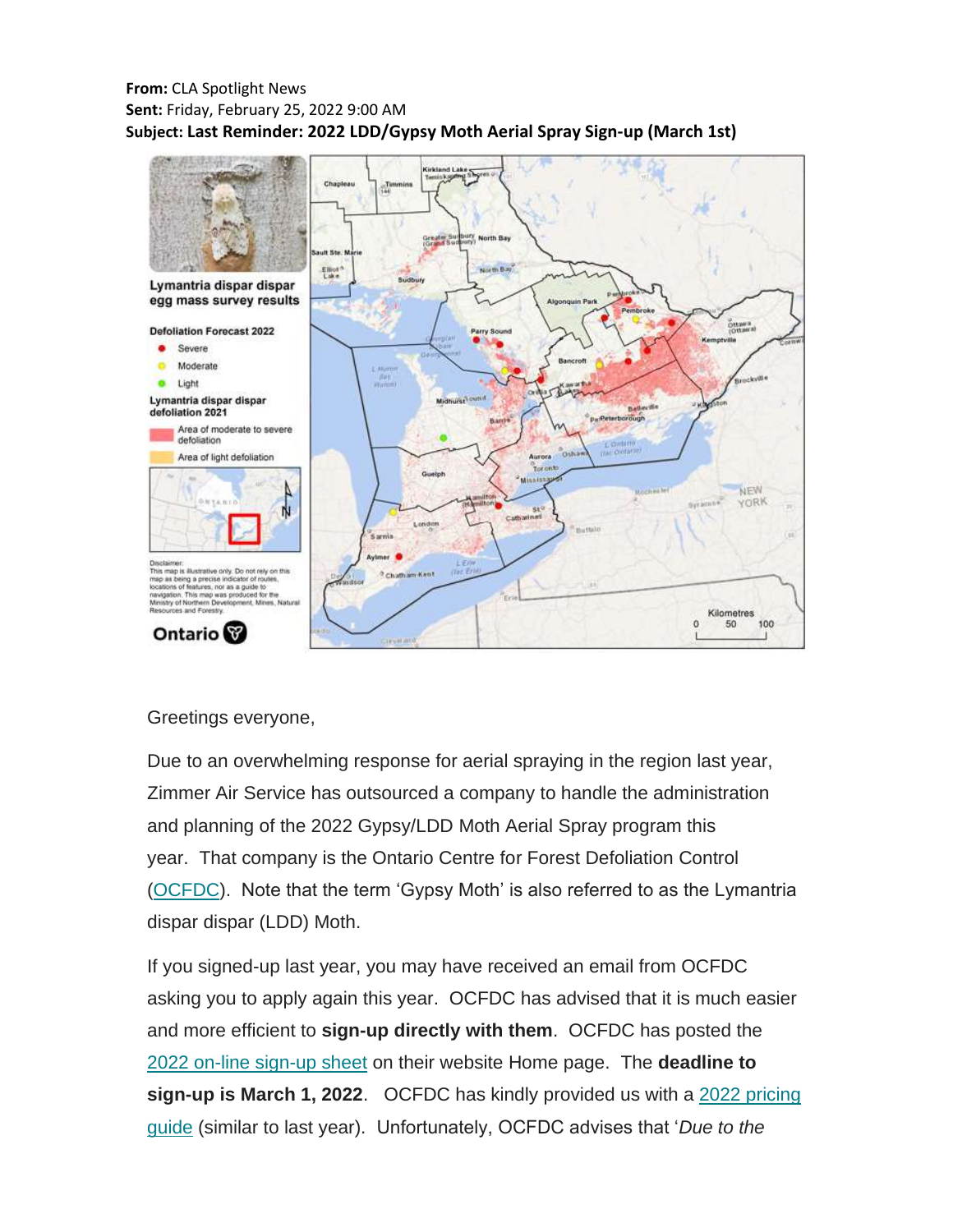*rising costs, we are unable to provide discounts for the upcoming season. The pricing is set at the lowest possible price without implementing a discounting structure'.*

## OCFDC informed us that:

*'For the most part, this program is very similar to what you have experienced in the past. Any new applications received, will be mapped at the end of January, early February at which time our team will contact them with a pdf for visual confirmation. Once confirmed, we will send the final customer package including the service agreement, waivers, and payment information. We require both payment and a signed agreement before the file is considered complete and sent to the GIS team to be added to the master map'.*

If you are interested in spraying your property(s) this year, please sign-up directly with OCFDC. **Please state 'Christie Lake Association Inc.' under**  *Question 8. Group or Cottage Association* **to facilitate easy property grouping**. If you wish to keep a copy of your completed on-line sign-up form, print your page (or print to pdf) before you submit your completed application. You will need to provide your tax roll number which can be found on your property tax bill.

The Ministry of Northern Development, Mines, Natural Resources and Forestry (NDMNRF) has informed us that the 2022 LDD/Gypsy Moth defoliation forecast map will be posted on their [LDD web page](https://christielakeassociation.us15.list-manage.com/track/click?u=def4b76ef8495697caef646fb&id=d808864a5b&e=a75521f500) in the next few weeks.

This notice has been posted as a News item on the Home page on the [CLA](https://christielakeassociation.us15.list-manage.com/track/click?u=def4b76ef8495697caef646fb&id=93654c7b23&e=a75521f500)  [website.](https://christielakeassociation.us15.list-manage.com/track/click?u=def4b76ef8495697caef646fb&id=93654c7b23&e=a75521f500) The 2022 defoliation forecast map will be posted there when available.

For more information about the 2022 aerial spray program, please contact OCFDC at:

# **Ontario Centre for Forest Defoliator Control**

P.O. Box 98, Chatham, Ontario N7M 5K1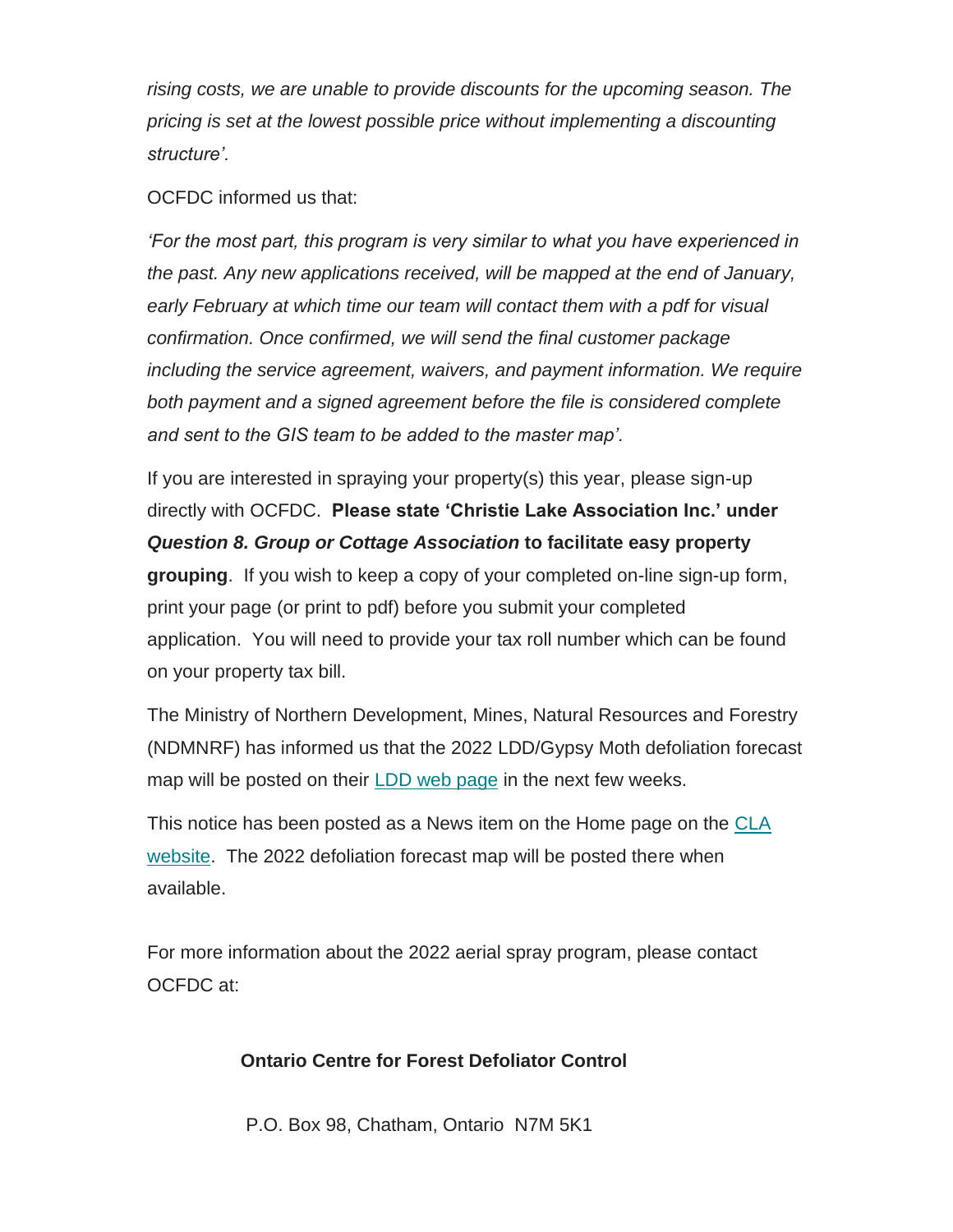#### Office: (226) 996-9702 Toll-free: 1-888-276-9372

Website: [https://www.ocfdc.com/](https://christielakeassociation.us15.list-manage.com/track/click?u=def4b76ef8495697caef646fb&id=6594256267&e=a75521f500) Email: [info@ocfdc.com](mailto:info@ocfdc.com)

## **History – 2021 Gypsy Moth Aerial Spray Program:**

Last year, the CLA board undertook a major new initiative, assisting members to contract Zimmer Air Service for aerial spraying of gypsy moth caterpillars. Following a couple of years of tent caterpillars, the trees in Lanark County were heavily hit by a gypsy moth infestation in 2019 and 2020. Many members began experiencing the loss of treasured old trees, particularly oaks. However, the caterpillars have also adapted to our forests and are now noshing on maples, poplars and even pine trees.

The extent of concern around the lake was evident by the rapid and enthusiastic subscriptions to the service. We logged over 100 properties, out of approximately 250 around the lake, requesting spraying services. A few weeks afterwards, we were able to do a satisfaction survey, to which 77 residents responded, including 24 (31%) who did not have their properties sprayed.

Fully 75% of respondents indicated interest in having a further spraying done in 2022. Just over 70% reported a decrease from 2020 in caterpillar activity, in spite of an overall increase in defoliation reported in the county. Of the 77 respondents, only 19 were not interested in spraying this coming year.

The board is pleased that we were able to offer a group effort to keep our trees healthy and are grateful to all who participated or supported their neighbours with waivers. **We would encourage everyone to sign-up this year,** as not all properties were sprayed and the defoliation was clear on our islands and along the rail line shore.